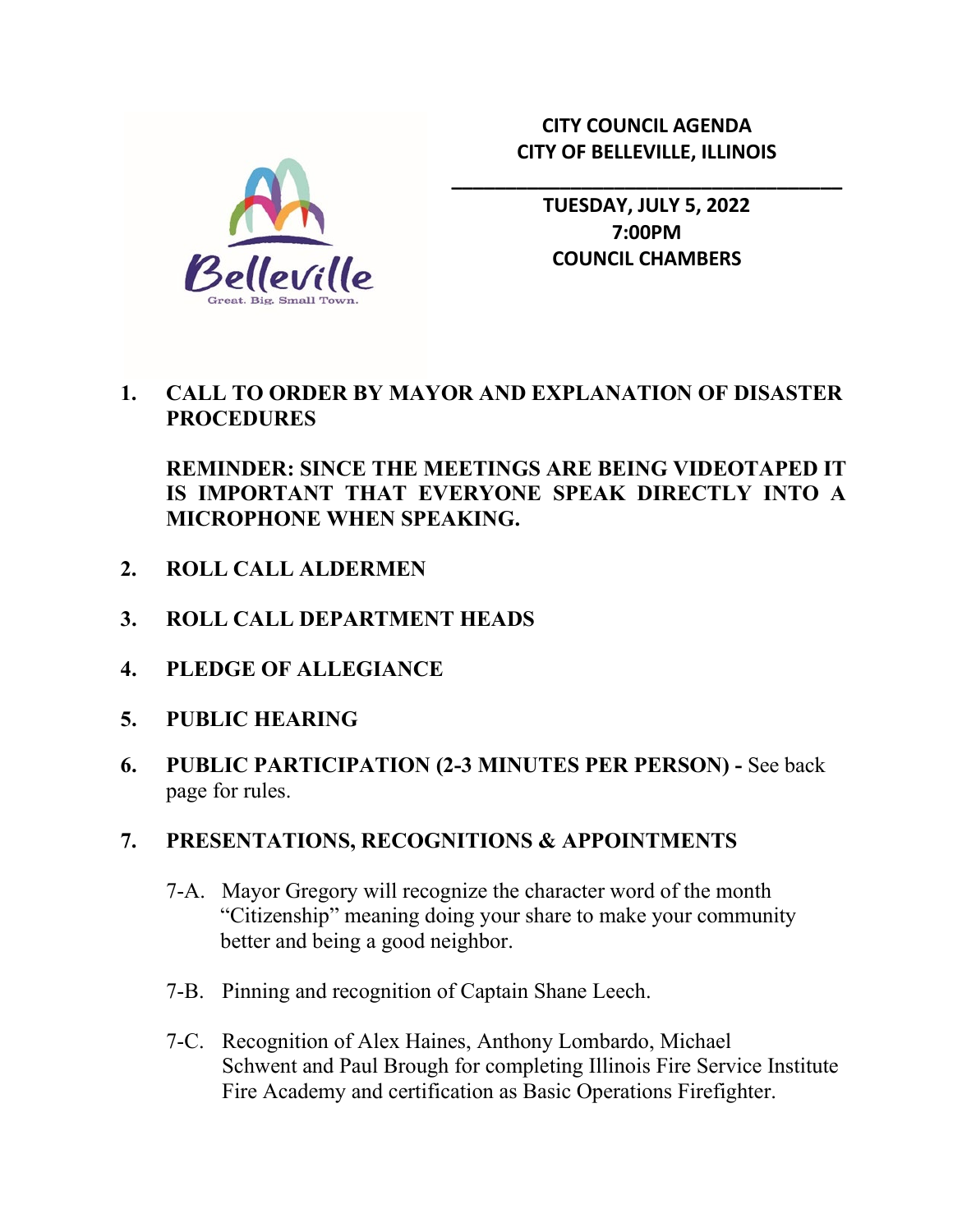- 7-D. Lifesaving Medals presented to Ryan Mahoney and Alex Kuhl for saving the life of Malcolm Tompkins from the January 11, 2022 fire at 605 Rodenmeyer St.
- 7-E. Mayor Gregory will recommend the appointment of Josh Hader to serve on the Electrical Commission for the remaining 1-year of a 4 year term ending 8/5/2023 in the capacity of Journeyman Master Electrician.
- 7-F. Mayor Gregory will recommend the appointment of Alderman Whitaker, Alderman Anthony and Alderwoman Osthoff to the Ordinance & Legal Committee.

# **8. APPROVAL OF MINUTES**

8-A. Motion to approve City Council Meeting Minutes and Executive Sessions Minutes from June 21, 2021.

# **9. CLAIMS, PAYROLL AND DISBURSEMENTS**

9-A. Motion to approve claims and disbursements in the amount of **\$1,665,107.68** payroll in the amount of **\$962,535.44.**

# **10. REPORTS**

# **11. ORAL REPORTS FROM STANDING COMMITTEES, SPECIAL COMMITTEES AND ANY OTHER ORAL REPORTS FROM THE ELECTED OFFICIALS OR STAFF**

# 11-A. MOTIONS FROM **STREETS & GRADES**

11-A(1). Motion to approve Hank's Excavating & Landscaping, Inc., lowest responsible bidder in the amount of \$144,537.36 for the 2023 Sidewalk Program (MFT/TIF).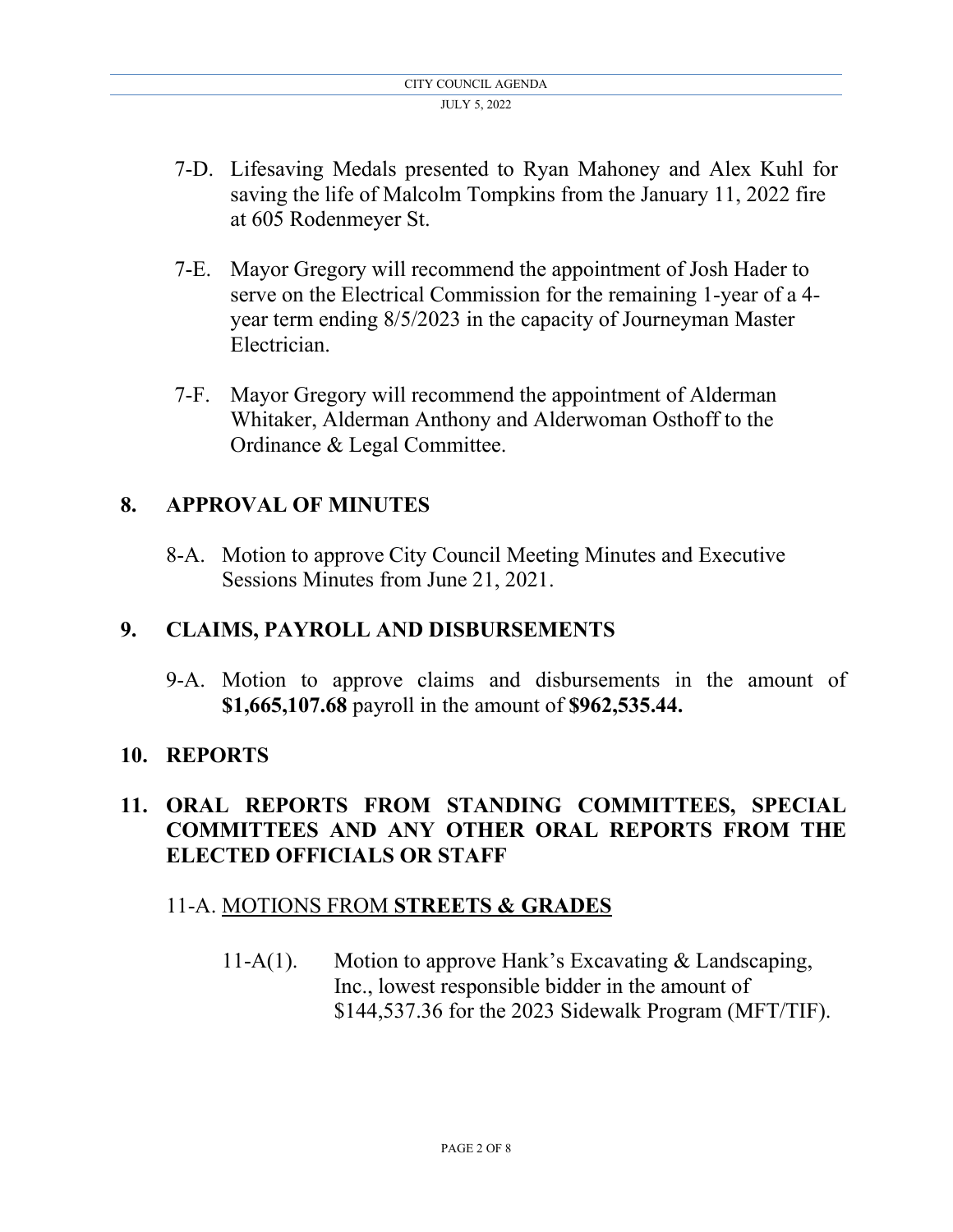| $11-A(2)$ . | Motion to approve Hank's Excavating $&$<br>Landscaping, Inc., lowest responsible bidder in the<br>amount of \$304,460.65 for the 2023 Infrastructure<br>Program (MFT/TIF).                                                                                                                                                                                                                                                                                                                                                                                                                                                                                                                                   |
|-------------|--------------------------------------------------------------------------------------------------------------------------------------------------------------------------------------------------------------------------------------------------------------------------------------------------------------------------------------------------------------------------------------------------------------------------------------------------------------------------------------------------------------------------------------------------------------------------------------------------------------------------------------------------------------------------------------------------------------|
| $11-A(3)$ . | Motion to approve Hank's Excavating & Landscaping,<br>Inc., lowest responsible bidder in the amount of<br>\$428,117.40 for the 2023 Concrete Patch Program<br>(MFT/TIF).                                                                                                                                                                                                                                                                                                                                                                                                                                                                                                                                     |
| $11-A(4)$ . | Motion to approve The Kilian Corporation,<br>lowest responsible bidder in the amount of \$459,663.96<br>for the 2023 Asphalt Patch Program (MFT/TIF).                                                                                                                                                                                                                                                                                                                                                                                                                                                                                                                                                        |
| $11-A(5)$ . | Motion to approve DeLaurent Construction<br>Co. Inc., lowest responsible bidder in the amount of<br>\$172,129.62 for the 2023 Roadway Oil/Chip Program<br>(MFT/TIF).                                                                                                                                                                                                                                                                                                                                                                                                                                                                                                                                         |
| $11-A(6)$ . | Motion to approve Horner $&$ Shifrin, Inc. in the amount of<br>\$78,160.38, to prepare final plans, specifications, cost and<br>time estimates for bidding purposes to resurface<br>Mascoutah Avenue generally identified as Development<br>of Phase II improvements to Mascoutah Avenue. Location<br>of project just south of East Main Street continuing to the<br>ending joint just south of McKinley Street for an<br>approximate distance of 3,100 feet. The proposal includes<br>full topographical survey to include research, survey<br>control, 27 locations requiring sidewalk ramps, 10<br>intersections, R.O.W. determination, and the use of CAD<br>to process the topographical survey. (ARPA) |

11-A(7). Motion to approve Oates Associates in the amount of \$26,000.00 for a limited field survey, modeling drainage paths, flows and piping within Cool Valley Subdivision, modeling the existing culvert under Green Mount Lane.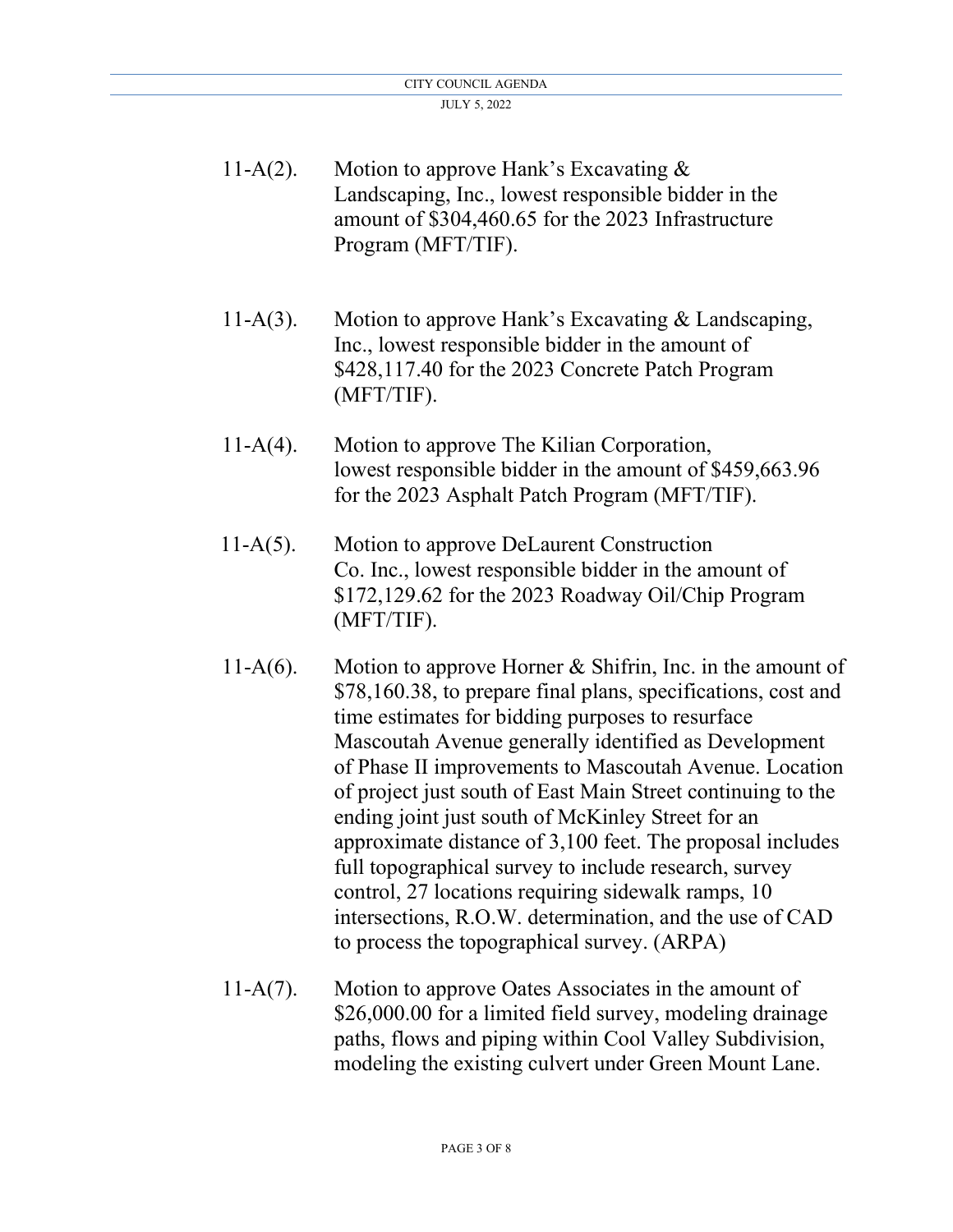To include investigating options to eliminate flooding in the neighborhood and provide a drainage report outlining the options. (TIF 3)

- 11-A(8). Motion to approve TWM in an amount not to exceed \$25,000.00 for an On Demand Engineering and Surveying Agreement. Work will be in various disciplines, including Stormwater Management, Erosion Control, Streets, Sidewalks, Roadways, Land Surveying, Traffic Engineering, Grant Writing, Planning, Plan Review, Project Management, Construction Observation, Land Acquisition, or other professional services. (MFT/TIF/General Fund)
- 11-A(9).Motion to approve Oates Associates in the amount of \$3,500.00 to prepare a 2022 TAP Grant Application to add a sidewalk on the east side of State Street from Roosevelt Elementary School (W. Van Buren St.) to Lake Shore Drive. (TIF 3)
- 11-A(10). Motion to approve Lochmueller Group in the amount of \$9,000.00 to perform 2022 Annual Bridge Inspection services according to IDOT guidelines and National Bridge Inspection Standards (NBIS) for all previously listed structures located in the city. (MFT)
- 11-A(11).Motion to approve Oates Associates in the amount of \$2,000.00 for preparation of a "Dam Inspection" Report" for Peterson Pond and submission to the Illinois Department of Natural Resources (IDNR). (TIF 3)

# 11-B. MOTIONS FROM **ADMINISTRATION**

11-B(1). Motion to rename Gas Light Patio (227 East Main Street) to Paderborn Square in recognition of the thirty-year anniversary between the sister cities of Belleville, Illinois and Paderborn, Germany.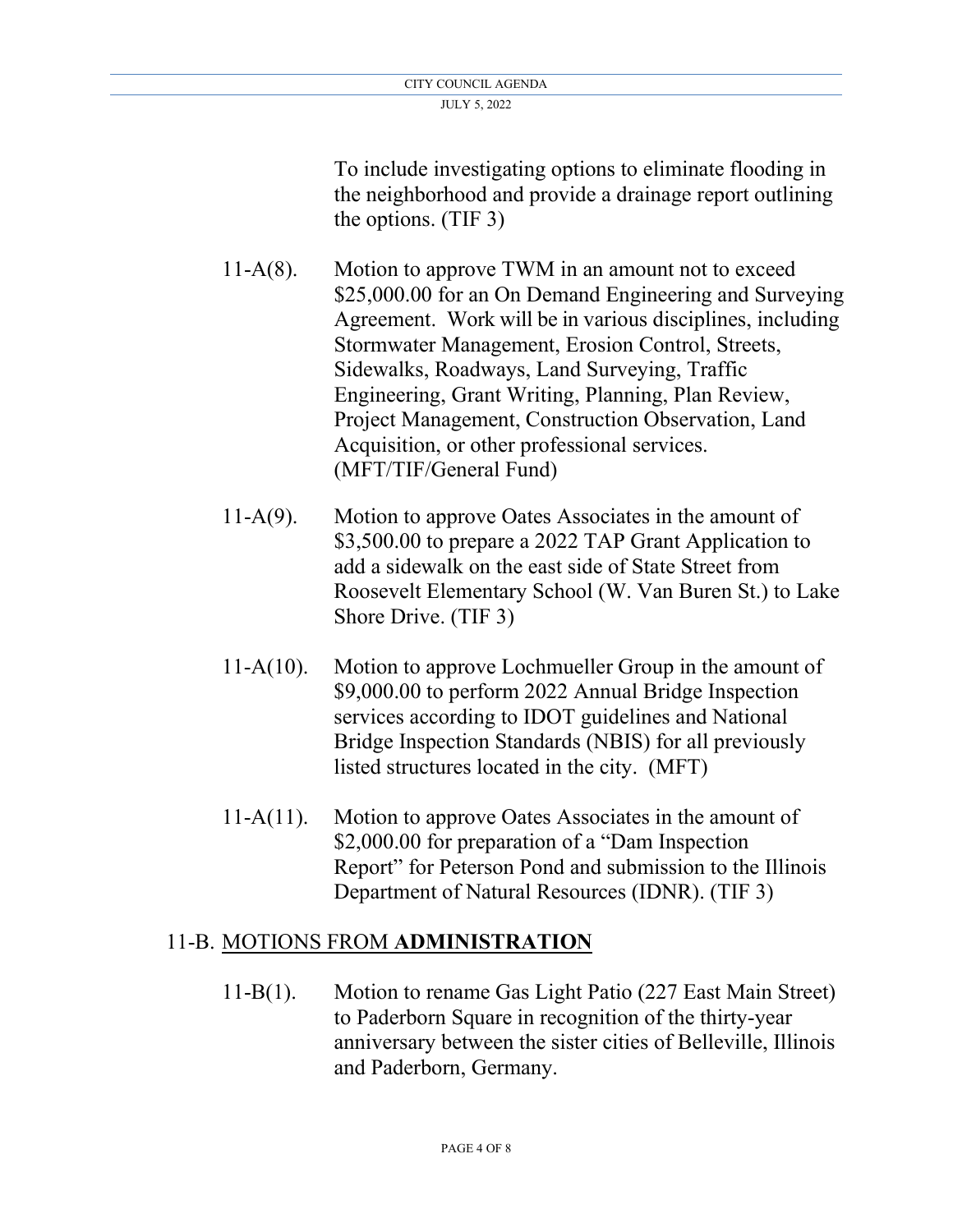11-B(2). Motion to purchase 213 North 44<sup>th</sup> Street (Parcel: 08-08.0- 313-005) from St Clair County Tax Agent in the amount of \$795.00 for demolition.

## 11-C. MOTION FROM **HISTORIC PRESERVATION COMMISSION**

11-C(1). Motion to approve the annexation of 508 South Charles St. into the Old Belleville Historic District.

## 11-D. MOTIONS FROM **ZONING BOARD OF APPEALS**

- 11-D(1). **25-MAY22 Clara B's, LLC:** Request for a Special Use permit for a liquor license at 106 E. Main St (08-22.0-338- 047) located in a "C-2" Heavy Commercial District. (Applicable sections of the zoning code: 162.248, 162.515) Ward 6 *Zoning Board of Appeals unanimously recommended Approval IN THE NAME OF THE APPLICANT ONLY with all present members voting in the affirmative with a vote of 5-0.*
- 11-D(2). **25-MAY22-Clara B's, LLC:** Request for a Special Use permit for outdoor seating at 106 E Main St (08-22.0-338- 047) located in a "C-2" Heavy Commercial District (Applicable sections of the zoning code: 162.248; 162.515) Ward 6 *Zoning Board of Appeals unanimously recommended Approval with all present members voting in the affirmative with a vote of 5-0.*
- 11-D(3). **26-MAY22-Vincenzo Buzzetta/Kurt Mundloch:** Request for a Special Use Permit to operate an Air BNB at 609 N Charles (08-22.0-123-031) located in the A-1, Single Family Residential District. (Applicable sections of the zoning code: 162.094, 162.515) Ward 2 *Zoning Board of Appeals unanimously recommended Approval IN THE NAME OF THE APPLICANT ONLY with all present members voting in the affirmative with a vote of 5-0.*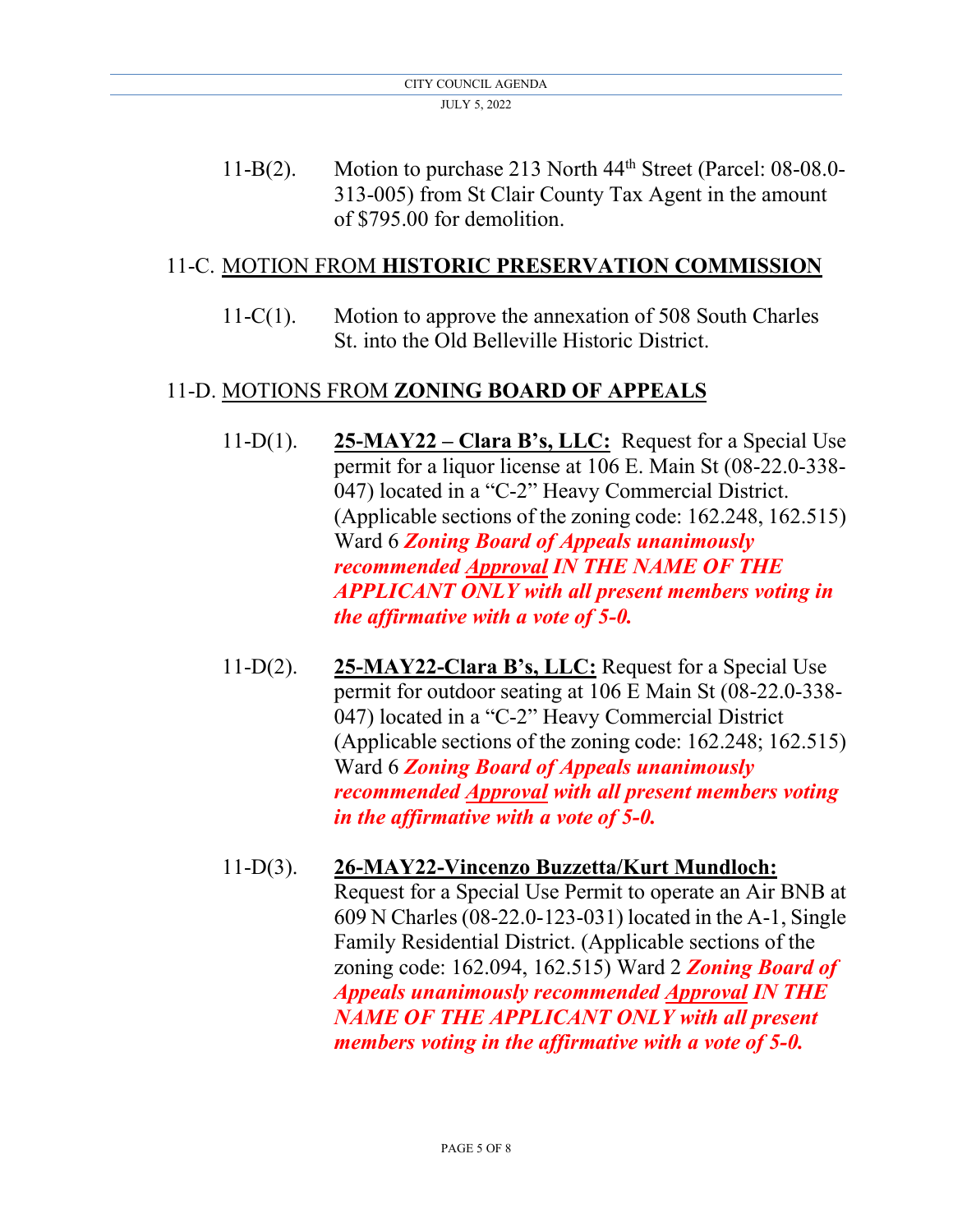- 11-D(4). **27-MAY22– John B. Haggerty, III:** Request for a Use Variance to build a metal shop at 15 South  $10<sup>th</sup>$  Street (08- 21.0-336-021, 08-21.0-336-008) in a B-1, Multi-Family Residential District. (Applicable sections of the zoning code: 162.183, 162.570) Ward 5 *Zoning Board of Appeals unanimously recommended Approval with all present members voting in the affirmative with a vote of 5-0.*
- 11-D(5). **28-MAY22 Storybook Homes Real Estate, LLC:** Request for a Special Use Permit to operate an Air BNB at 320 W F St. (08-21.0-405-024) located in the A-2, Two- Family Residential District. (Applicable sections of the zoning code: 162.169, 162.515) Ward 2 *Zoning Board of Appeals unanimously recommended Approval IN THE NAME OF THE APPLICANT ONLY with all present members voting in the affirmative with a vote of 5-0.*
- 11-D(6). **29-MAY22 The Cornerstone Bistro, LLC:** Request for a Special Use permit for outdoor dining at 121 E. Main St (08-22.0-333-031) located in a "C-2" Heavy Commercial District. (Applicable sections of the zoning code: 162.248, 162.515) Ward 2 *Zoning Board of Appeals unanimously recommended Approval with all present members voting in the affirmative with a vote of 5-0.*
- 11-D(7). **31-MAY22– Josh Nimmo:** Request for a Use Variance to build a fitness facility (gym) at South Illinois St. (08-34.0-302-026) in an A-1, Single-Family Residential District. (Applicable sections of the zoning code: 162.093, 162.094, 162.570) Ward 5 *Zoning Board of Appeals unanimously recommended Approval with all present members voting in the affirmative with a vote of 5-0.*

## **12. COMMUNICATIONS**

## **13. PETITIONS**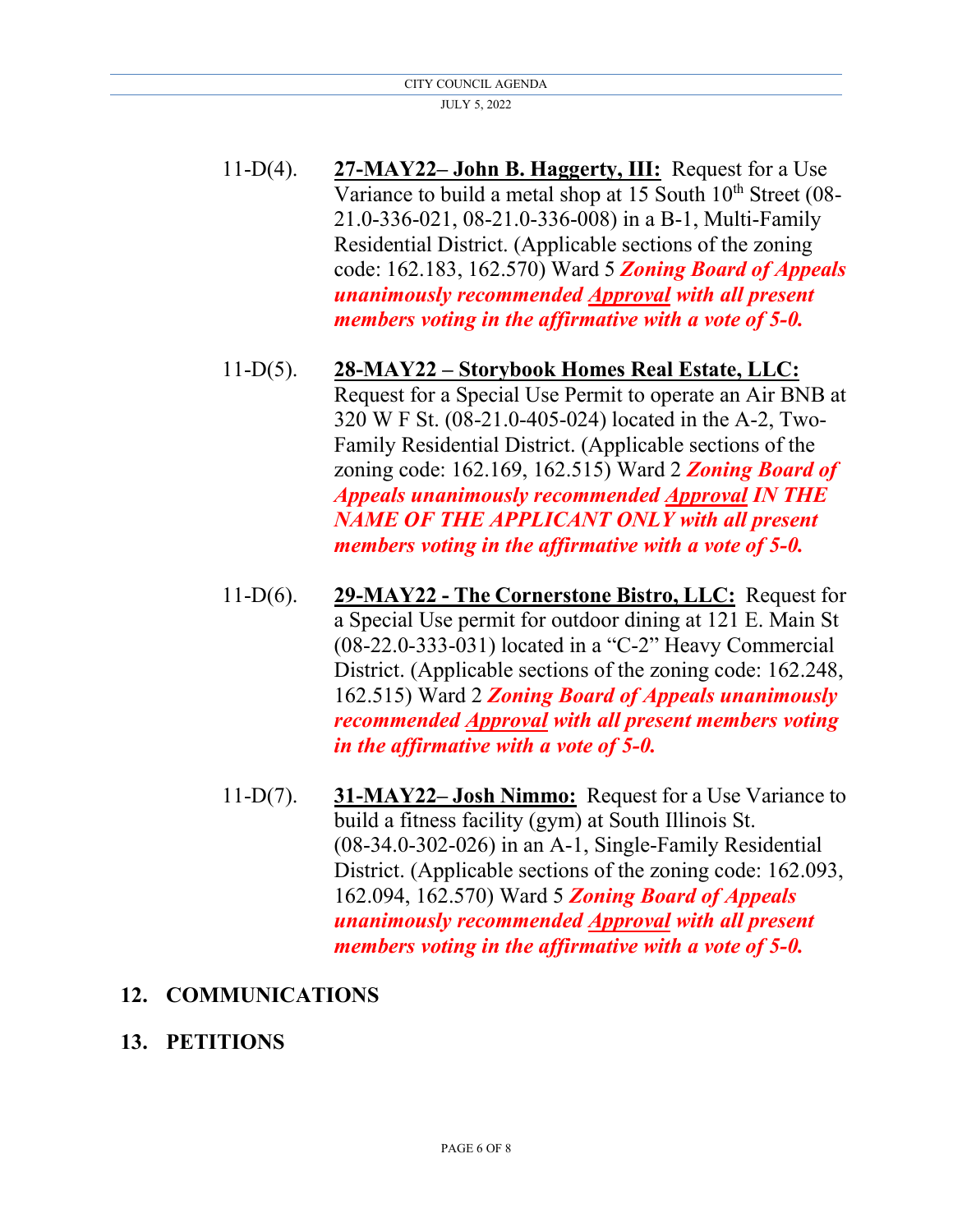## **14. RESOLUTIONS**

#### 14-A. **RESOLUTION 3447-2022**

A Resolution of Authorization for Submission of a Metro East Park and Recreation District (MEPRD) FY23 Park and Trail Grant Application

#### **15. ORDINANCES**

### 15-A. **ORDINANCE 9062-2022** A ZONING ORDINANCE IN RE CASE #25-MAY22-Clara B's, LLC

- 15-B. **ORDINANCE 9063-2022** A ZONING ORDINANCE IN RE CASE #25-MAY22-Clara B's, LLC
- 15-C. **ORDINANCE 9064-2022**

A ZONING ORDINANCE IN RE CASE #26-MAY22-Vincenzo Buzzetta/Kurt Mundloch

- 15-D. **ORDINANCE 9065-2022** A ZONING ORDINANCE IN RE CASE #27-MAY22-John B. Haggerty, III
- 15-E. **ORDINANCE 9066-2022** A ZONING ORDINANCE IN RE CASE #28-MAY22-Storybrook Homes Real Estate, LLC
- 15-F. **ORDINANCE 9067-2022** A ZONING ORDINANCE IN RE CASE #29-MAY22-The Cornerstone Bistro, LLC
- 15-G. **ORDINANCE 9068-2022** A ZONING ORDINANCE IN RE CASE #31-MAY22-Josh Nimmo

### **16. UNFINISHED BUSINESS**

## **17. MISCELLANEOUS & NEW BUSINESS**

17-A. Motor Fuel Claims in the Amount of **\$143,389.83**.